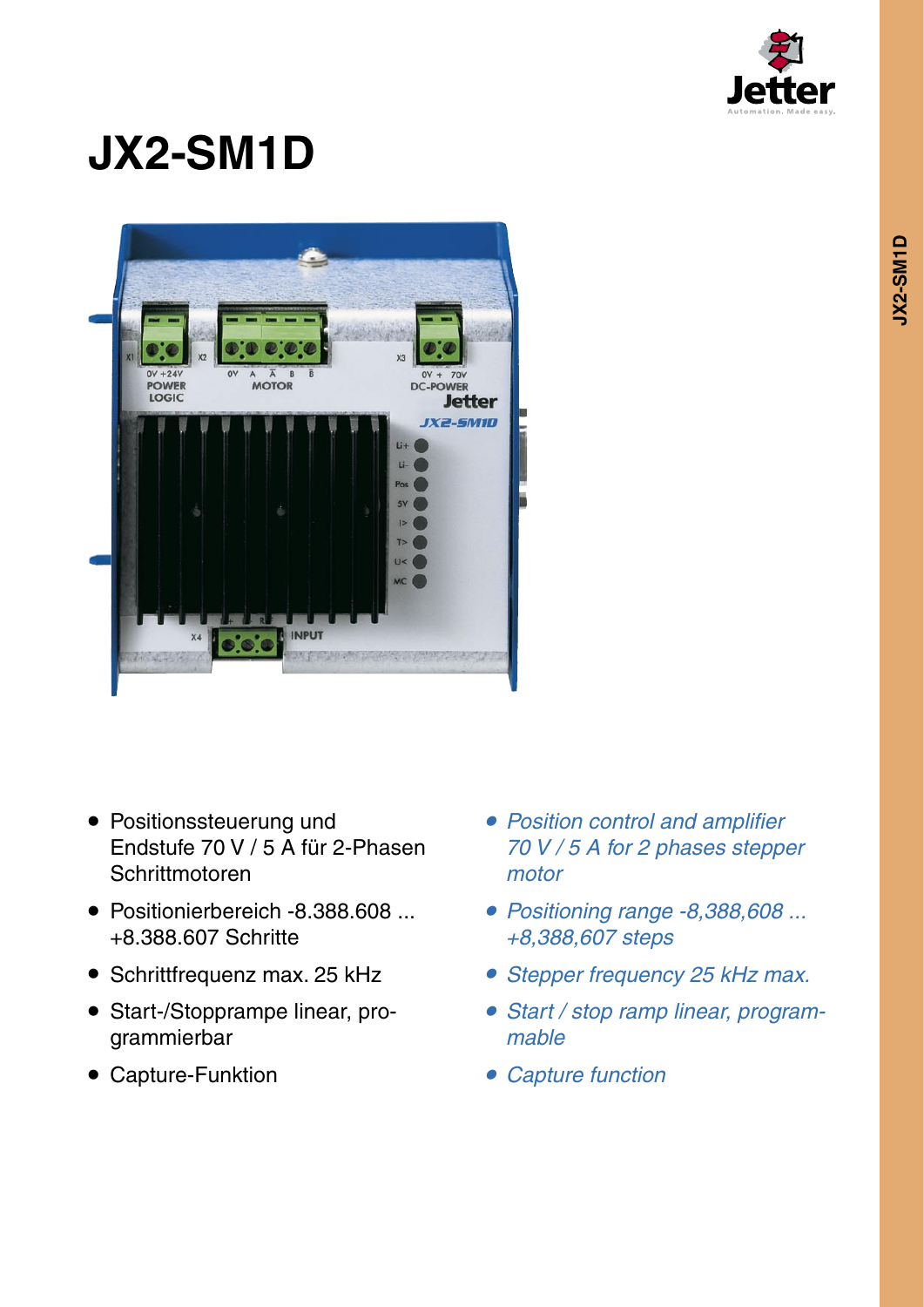## **Beschreibung** *Description*

Intelligentes Erweiterungsmodul für eine Schrittmotor-Achse mit integrierter Endstufe für 2-Phasen-Schrittmotor.

*Intelligent extension module for one stepper motor axis with integrated amplifier for 2 phases stepper motor.*

### **Besondere funktionen** *advanced features*

- Tabellenmodus
- Wickelmodus
- Nachlaufregler
- Capture-Funktion
- Oszilloskop-Modus



- *Table mode*
- *• Winding function*
- • *Follower mode*
- *• Capture function*
- *• Oscilloscope mode*

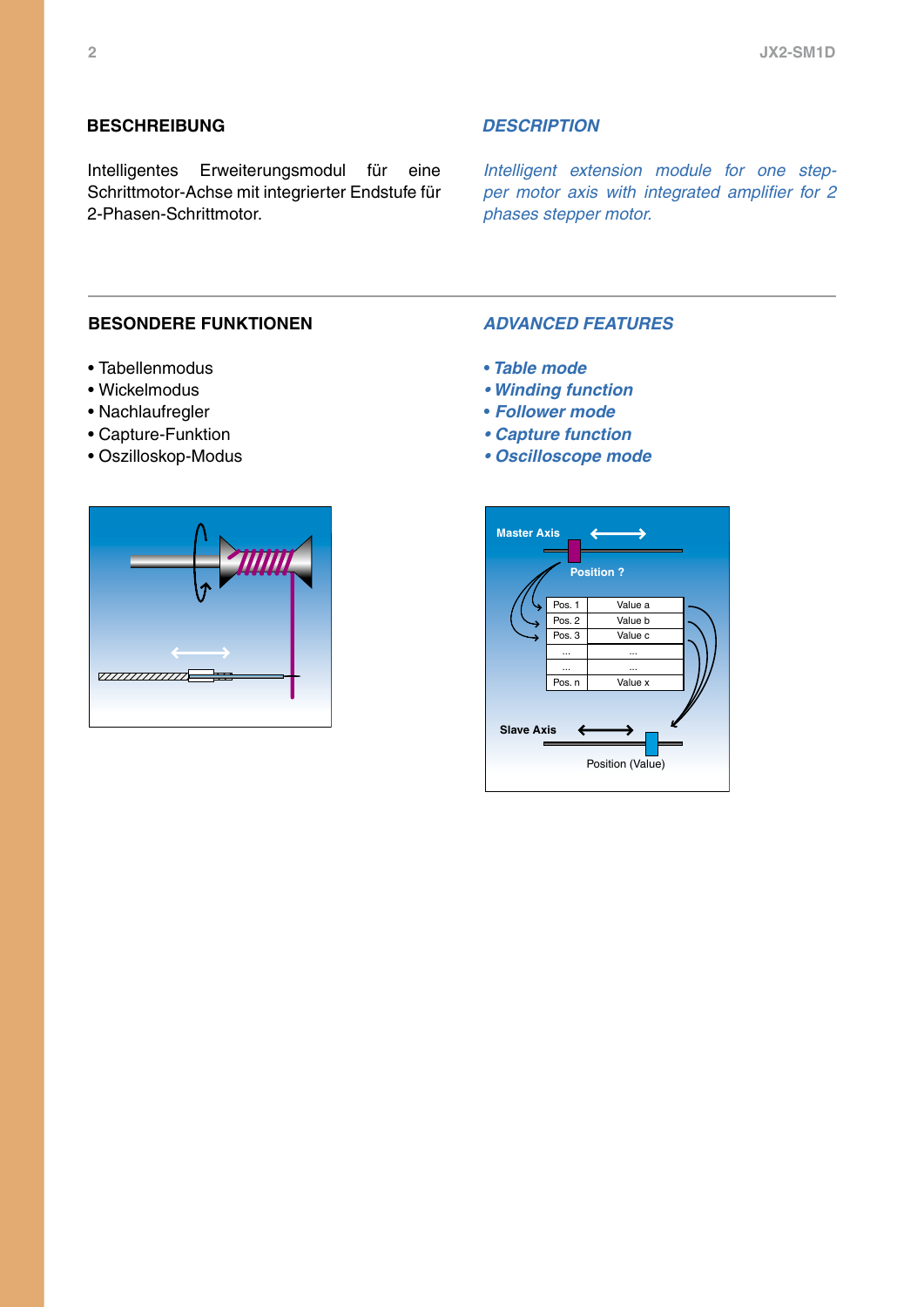# **Technische Daten**

| -8.388.608 bis +8.388.607 Schritte              |
|-------------------------------------------------|
| $max.25$ kHz                                    |
| linear, programmierbar                          |
| $1/1$ , $1/2$ , $1/4$ , $1/8$ , $1/16$          |
| max. Schrittfreq. 1.000 Hz                      |
| einstellbar von 0,5 A bis 5 A in Stufen (0,3 A) |
| 24 V  70 V DC                                   |
| bipolar                                         |
| 20  30 V DC                                     |
| 85 mA / 24 V DC                                 |
| über Systembus, Stecker SUB-D 9-polig           |
| Schraubklemmen                                  |
| Metall                                          |
| 105 x 115 x 69 mm                               |
| <b>DIN-Schiene</b>                              |
| 2 Watt                                          |
|                                                 |

Das Gerät entspricht den gängigen Normen bezüglich Störaussendung und Störfestigkeit.

# *Technical Data*

| <b>Position Range</b>                | $-8,388,608$ to $+8,388,607$ steps            |
|--------------------------------------|-----------------------------------------------|
| <b>Stepper Frequency</b>             | 25 kHz maximum                                |
| <b>Start / Stop Ramp</b>             | linear, programmable                          |
| <b>Step Resolution</b>               | $1/1$ , $1/2$ , $1/4$ , $1/8$ , $1/16$        |
| <b>Reference Run</b>                 | max. step freq. 1,000 Hz                      |
| <b>Motor Current (Phase Current)</b> | can be set from 0.5 A to 5 A in steps (0.3 A) |
| <b>Motor Operation Voltage</b>       | 24 V  70 V DC                                 |
| <b>Amplifier Control Method</b>      | bipolar                                       |
| <b>Power Supply</b>                  | 20  30 V DC                                   |
| <b>Power Consumption</b>             | 85 mA / 24 V DC                               |
| <b>Connec. Basic Controller</b>      | via system bus, male connector SUB-D 9 pins   |
| <b>Terminals</b>                     | screw terminals                               |
| <b>Enclosure</b>                     | metal                                         |
| <b>Dimensions</b> (WxHxD)            | 105 x 115 x 69 mm                             |
| <b>Mounting</b>                      | <b>DIN</b> rail                               |
| <b>Heat Loss</b>                     | 2 Watt                                        |

*The device meets the standard specification regarding emitted interference and immunity to interference.*